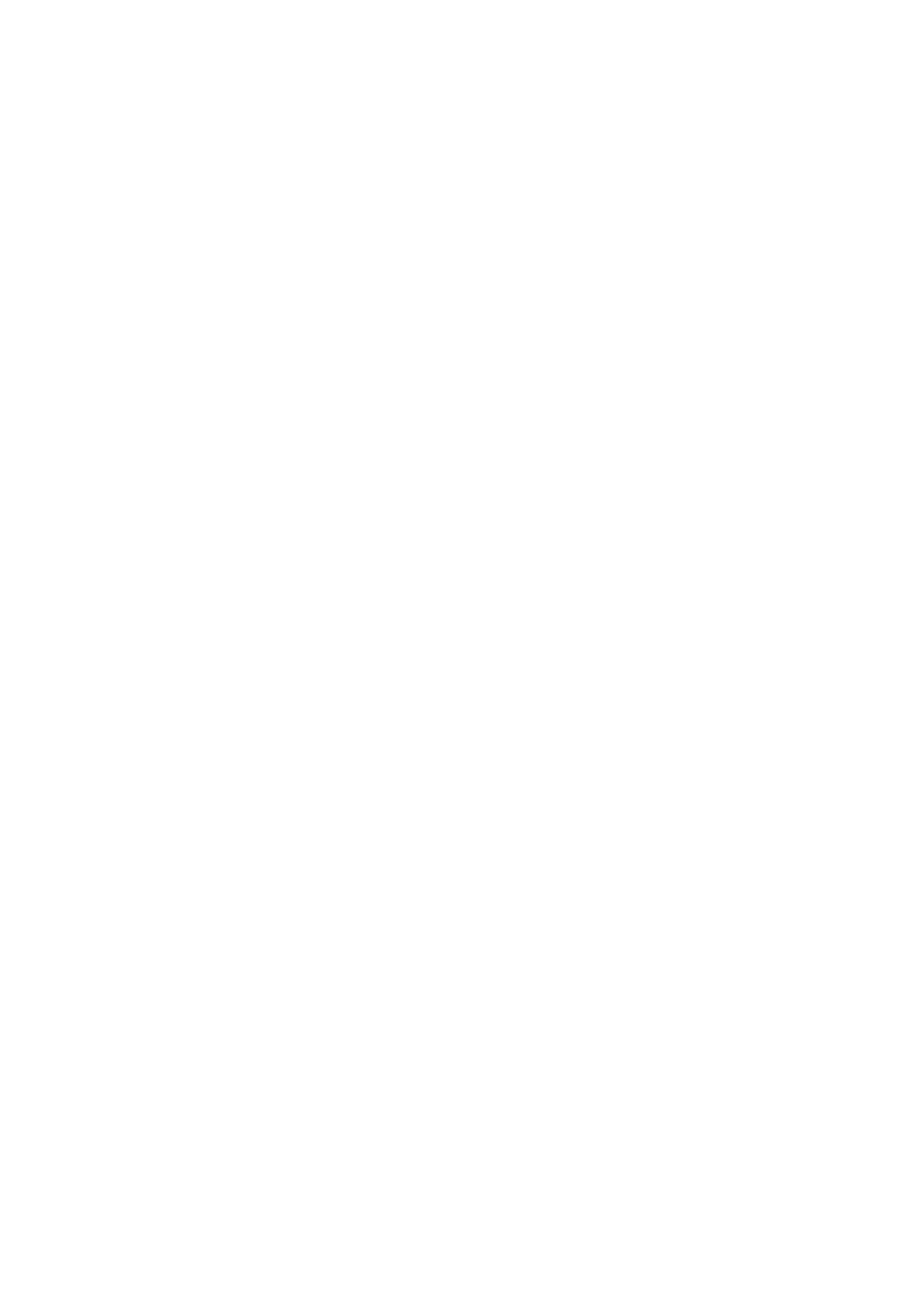| l Local          | Darren Hurst              |
|------------------|---------------------------|
| <b>Authority</b> | <b>Scientific Officer</b> |
| <b>Officer</b>   |                           |

| <b>Department</b> | <b>Environmental Services</b>   |  |  |  |
|-------------------|---------------------------------|--|--|--|
| <b>Address</b>    | Town Hall, Ripley, Derbyshire.  |  |  |  |
| <b>Telephone</b>  | 01773841318                     |  |  |  |
| e-mail            | Darren.Hurst@ambervalley.gov.uk |  |  |  |

| Report    | PR2010 |
|-----------|--------|
| Reference |        |
| ∣ number  |        |
| Date      | 2010   |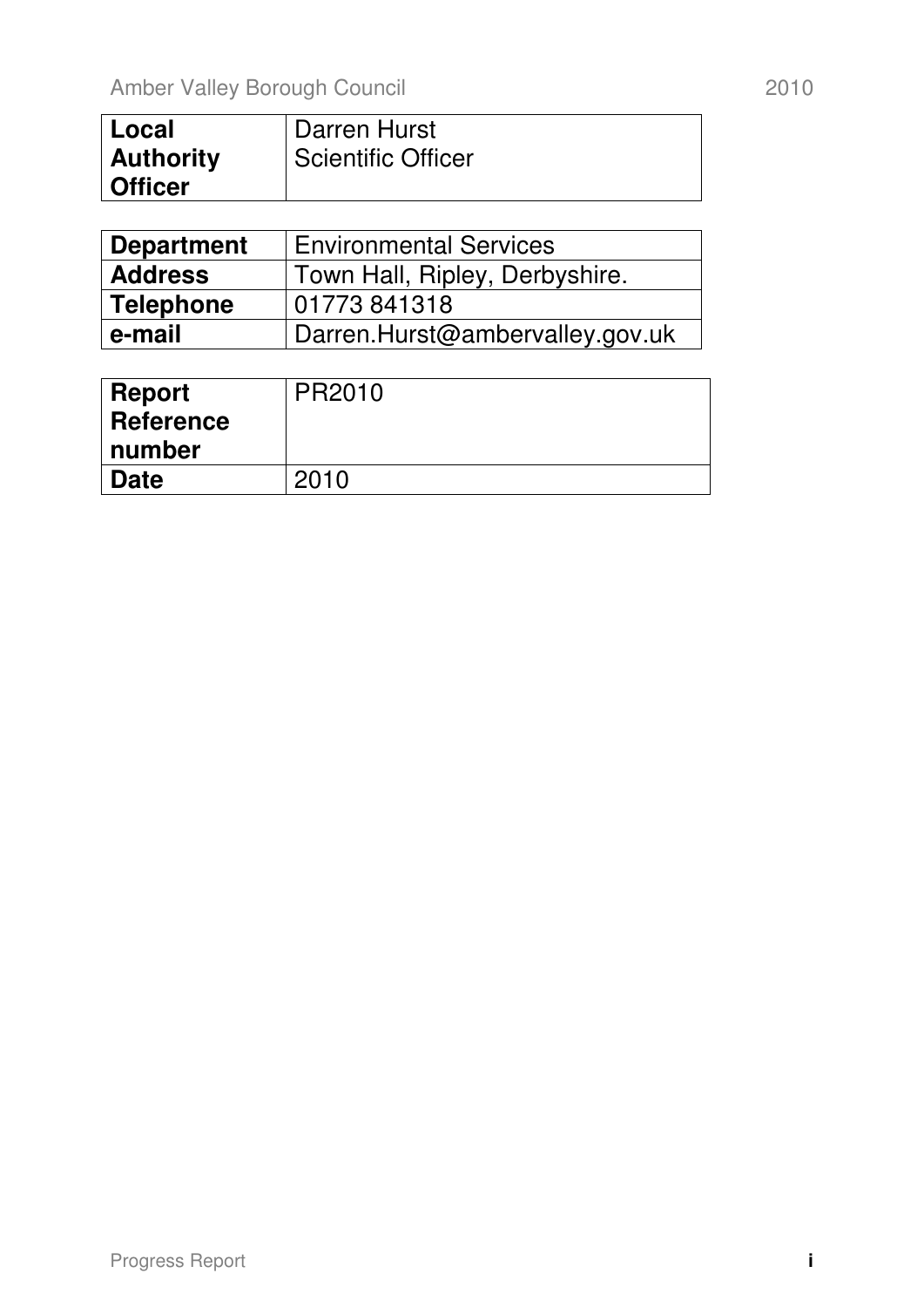## **Executive Summary**

This report fulfils the requirements of the Local Air Quality Management (LAQM) process as set out in Part IV of the Environment Act (1995), the Air Quality Strategy for England, Scotland, Wales and Northern Ireland 2007 and the relevant Policy and Technical Guidance documents.

Since there has again been little change since the Updating and Screening Assessment completed in 2009, the pollutants have not been considered on an individual basis but a conclusion has been reached about the overall need for a detailed assessment.

There is little likelihood of any air quality objectives being exceeded and it would therefore not be justifiable to proceed to a detailed assessment for any of the identified pollutants.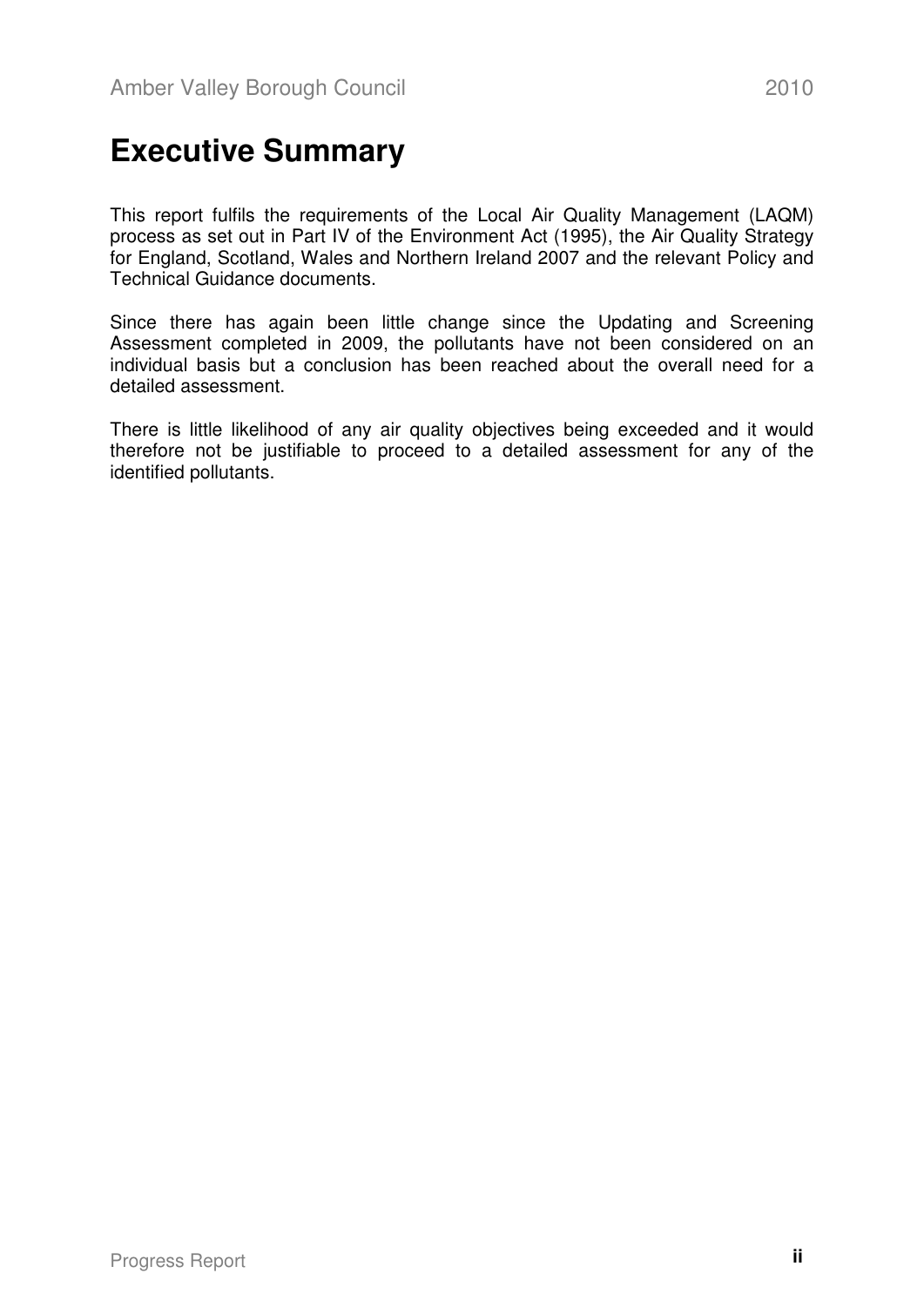# **Table of contents**

| 1            | <b>Introduction</b>                     |                                                        | 1              |
|--------------|-----------------------------------------|--------------------------------------------------------|----------------|
|              | 1.1                                     | Description of Local Authority Area                    | 1              |
|              | 1.2                                     | Purpose of Progress Report                             | $\mathbf 1$    |
|              | 1.3                                     | <b>Air Quality Objectives</b>                          | 1              |
|              | 1.4                                     | <b>Summary of Previous Review and Assessments</b>      | 3              |
| $\mathbf{2}$ | <b>New Monitoring Data</b>              |                                                        | 4              |
|              | 2.1                                     | Summary of Monitoring Undertaken                       | $\overline{4}$ |
| 3            | <b>New Local Developments</b>           |                                                        | 5              |
|              | 3.1                                     | <b>Road Traffic Sources</b>                            | 5              |
|              | 3.2                                     | <b>Other Transport Sources</b>                         | 5              |
|              | 3.3                                     | <b>Industrial Sources</b>                              | 5              |
|              | 3.4                                     | <b>Commercial and Domestic Sources</b>                 | 5              |
|              | 3.5                                     | New Developments with Fugitive or Uncontrolled Sources | 5              |
| 4            |                                         | <b>Local / Regional Air Quality Strategy</b>           | 6              |
| 5            |                                         | <b>Planning Applications</b>                           | $\overline{7}$ |
| 6            | <b>Air Quality Planning Policies</b>    |                                                        |                |
| 7            | <b>Conclusions and Proposed Actions</b> |                                                        | 9              |
|              | 7.1                                     | Conclusions relating to New Local Developments         | 9              |
|              | 7.2                                     | <b>Other Conclusions</b>                               | 9              |
|              | 7.3                                     | <b>Proposed Actions</b>                                | 9              |
| 8            |                                         | <b>References</b>                                      | 10             |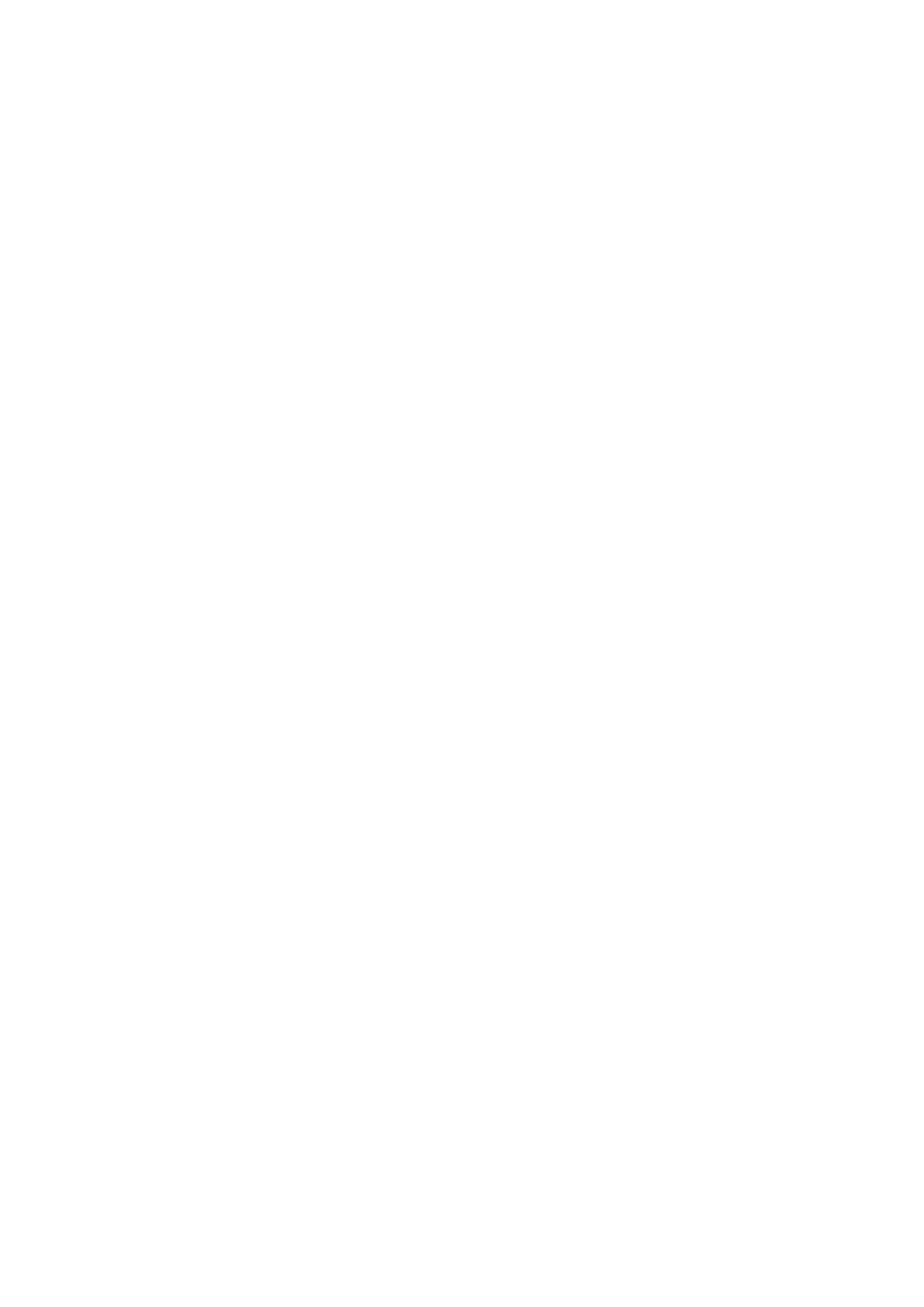# **1 Introduction**

#### **1.1 Description of Local Authority Area**

The borough of Amber Valley is located on the eastern side of Derbyshire, between Derby to the south and Chesterfield to the north. The area is comprised of four main towns; Alfreton, Belper, Heanor and Ripley, and is divided into twenty-five wards. Amber Valley covers just over 260 square kilometres and, apart from the towns, is largely rural in character. The present population, taken during 2004, is 118,200.

The borough has a wide range of industrial sectors including instrument engineering, timber and furniture manufacture, hotels and catering, business services, textiles and clothing. Almost 500 companies are located within 20 industrial estates, with a further 400 located on singular sites or within the urban areas.

Major roads include the A38, providing a link between Derby and junction 28, A6, A609 and A610. The A52 between Derby and Ashbourne cuts through the southernmost tip of the borough. The only rail stations in the area are at Belper, which is on the busy east coast mainline, and at Alfreton, with through trains to London, Manchester and the north.

### **1.2 Purpose of Progress Report**

Progress Reports are required in the intervening years between the three-yearly Updating and Screening Assessment reports. Their purpose is to maintain continuity in the Local Air Quality Management process.

They are not intended to be as detailed as Updating and Screening Assessment Reports, or to require as much effort. However, if the Progress Report identifies the risk of exceedence of an Air Quality Objective, the Local Authority (LA) should undertake a Detailed Assessment immediately, and not wait until the next round of Review and Assessment.

#### **1.3 Air Quality Objectives**

The air quality objectives applicable to Local Air Quality Management (LAQM) in England are set out in the Air Quality (England) Regulations 2000 (SI 928), and the Air Quality (England) (Amendment) Regulations 2002 (SI 3043). They are shown in Table 1.1. This table shows the objectives in units of micrograms per cubic metre  $\mu$ g/m<sup>3</sup> (for carbon monoxide the units used are milligrams per cubic metre, mg<sup>/</sup>m<sup>3</sup>). Table 1.1. includes the number of permitted exceedences in any given year (where applicable).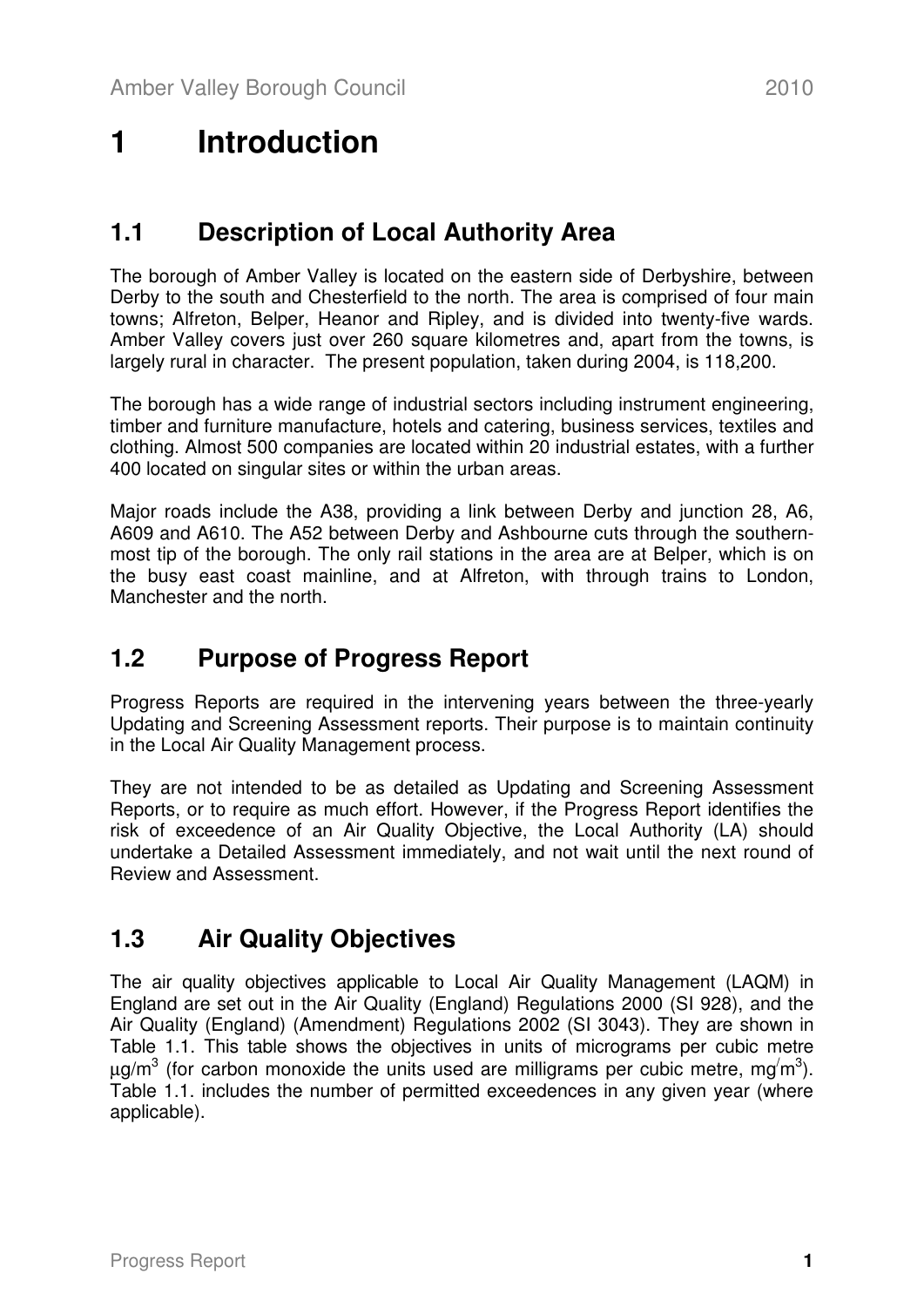| <b>Pollutant</b>                               |                                                                                 |                        | Date to be  |
|------------------------------------------------|---------------------------------------------------------------------------------|------------------------|-------------|
|                                                | <b>Concentration</b>                                                            | <b>Measured as</b>     | achieved by |
| <b>Benzene</b>                                 | 16.25 $\mu$ g/m <sup>3</sup>                                                    | Running annual<br>mean | 31.12.2003  |
|                                                | 5.00 $\mu$ g/m <sup>3</sup>                                                     | Annual mean            | 31.12.2010  |
| 1,3-Butadiene                                  | 2.25 $\mu$ g/m <sup>3</sup>                                                     | Running annual<br>mean | 31.12.2003  |
| <b>Carbon monoxide</b>                         | 10.0 mg/m <sup>3</sup>                                                          | Running 8-hour<br>mean | 31.12.2003  |
| Lead                                           | 0.5 $\mu$ g/m <sup>3</sup>                                                      | Annual mean            | 31.12.2004  |
|                                                | 0.25 $\mu$ g/m <sup>3</sup>                                                     | Annual mean            | 31.12.2008  |
| Nitrogen dioxide                               | 200 $\mu$ g/m <sup>3</sup> not to be<br>exceeded more than<br>18 times a year   | 1-hour mean            | 31.12.2005  |
|                                                | 40 $\mu$ g/m <sup>3</sup>                                                       | Annual mean            | 31.12.2005  |
| Particles (PM <sub>10</sub> )<br>(gravimetric) | 50 $\mu$ g/m <sup>3</sup> , not to be<br>exceeded more than<br>35 times a year  | 24-hour mean           | 31.12.2004  |
|                                                | 40 $\mu$ g/m <sup>3</sup>                                                       | Annual mean            | 31.12.2004  |
| <b>Sulphur dioxide</b>                         | 350 $\mu$ g/m <sup>3</sup> , not to be<br>exceeded more than<br>24 times a year | 1-hour mean            | 31.12.2004  |
|                                                | 125 $\mu$ g/m <sup>3</sup> , not to be<br>exceeded more than<br>3 times a year  | 24-hour mean           | 31.12.2004  |
|                                                | 266 $\mu$ g/m <sup>3</sup> , not to be<br>exceeded more than<br>35 times a year | 15-minute mean         | 31.12.2005  |

**Table 1.1 Air Quality Objectives included in Regulations for the purpose of Local Air Quality Management in England.**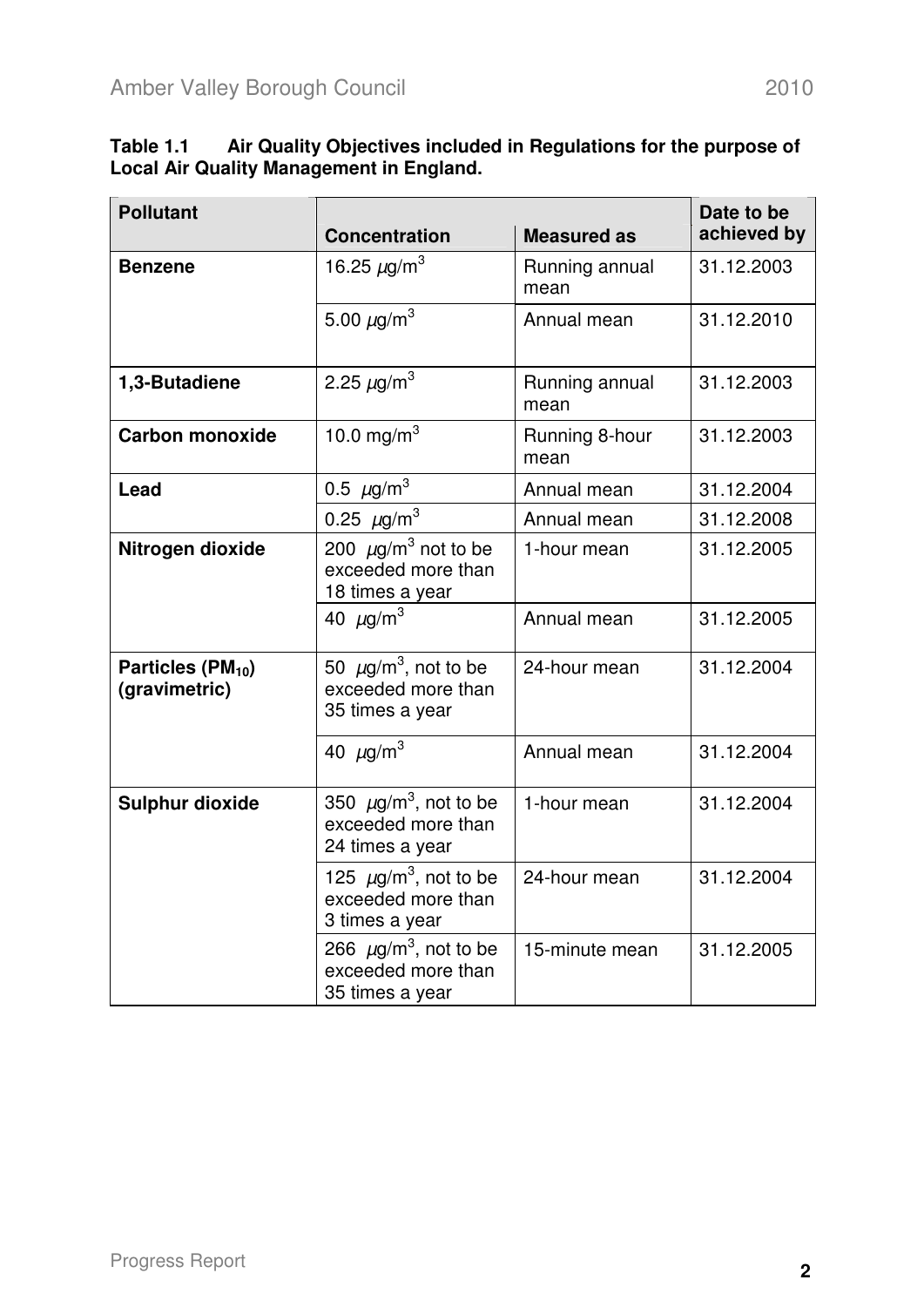The area is semi-rural with four small towns as the main urban areas, no significant road links, no congestion problems or large industry.

Monitoring exercises, from the first round of Review and Assessment, included stage 2 reports for sulphur dioxide, particulates and nitrogen dioxide and a stage 3 assessment of nitrogen dioxide. These indicated that all pollutant levels were either currently, or anticipated to be, well below the standards by the relevant objective dates.

The results of the Updating and Screening Assessment completed in 2003 showed no change to these conclusions and the Progress Reports in 2004 and 2005 again showed no need for a 'Detailed Assessment'. The  $NO<sub>2</sub>$  diffusion tube survey conducted to inform the compilation of the Progress Report 2005 also indicated that the concentrations measured at all sampling locations are below the air quality standards.

The Updating and Screening Assessment completed in 2006 did not identify any significant changes which may have impacted in the borough's air quality, it was not proposed to proceed to a detailed assessment for any of the pollutants listed. The Progress Reports of 2007 and 2008 did not identify any significant changes that would require the Council to consider a Detailed Assessment before the next full round of review and assessment.

The Updating and Screening Assessment 2009 did not identify any potential exceedances of the National Air Quality Objectives in Amber Valley. There was no requirement to proceed to Detailed Assessment.

Based on the findings of that, and of previous reports, the resources needed to undertake an air-monitoring scheme in Amber Valley could not be justified.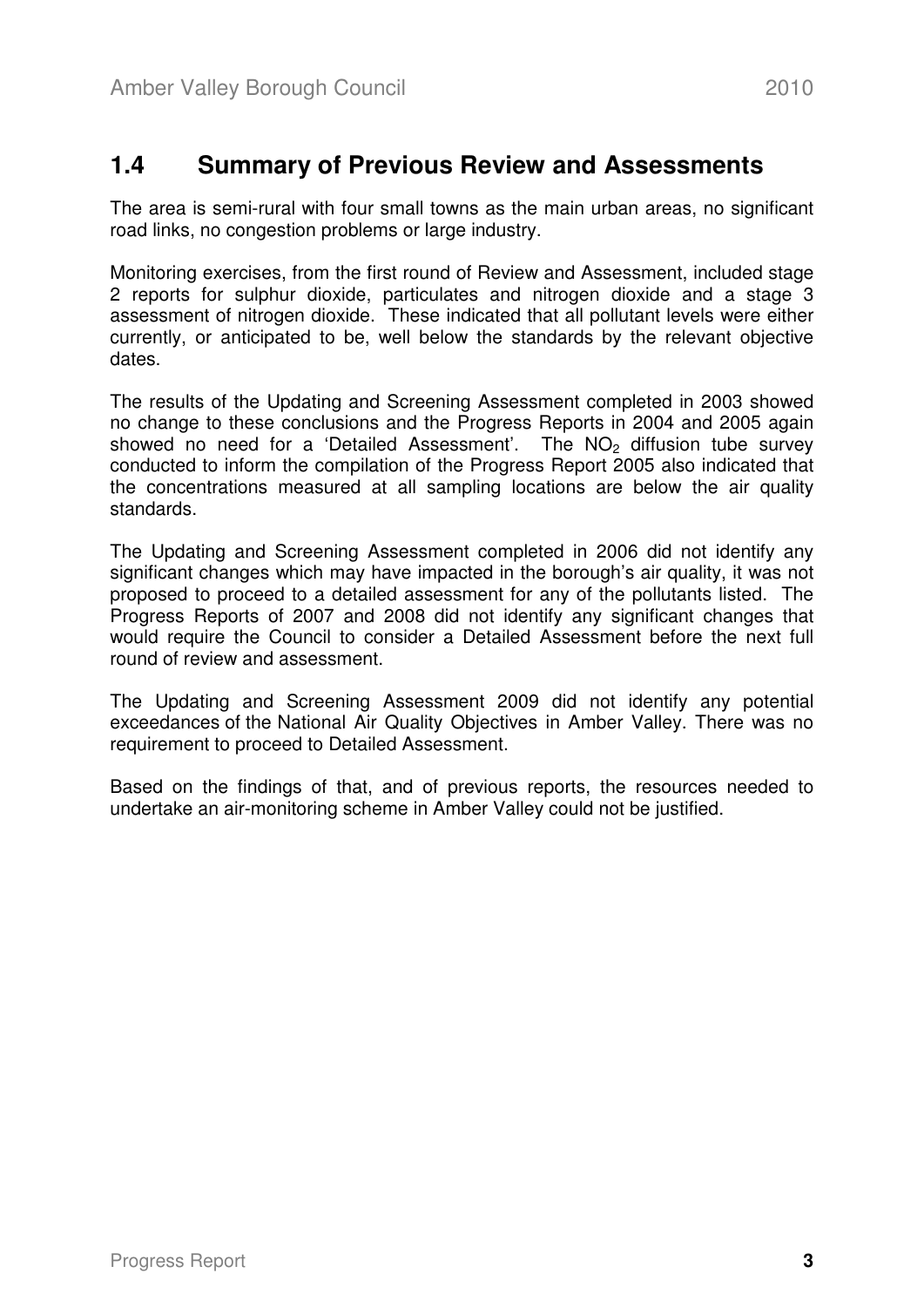# **2 New Monitoring Data**

#### **2.1 Summary of Monitoring Undertaken**

The 2009 Progress Report concluded that is was unlikely that any National Air Quality Objectives would be exceeded in Amber Valley, as such it was not deemed necessary to conduct any air monitoring in the past 12 months.

#### **2.1.1 Summary of Compliance with AQS Objectives**

The Updating and Screening Assessment 2009 concluded that the cost of a monitoring programme could not be justified based on the very low likelihood that National Air Quality Objectives would be breached in the borough. As such there is no new monitoring data to discuss.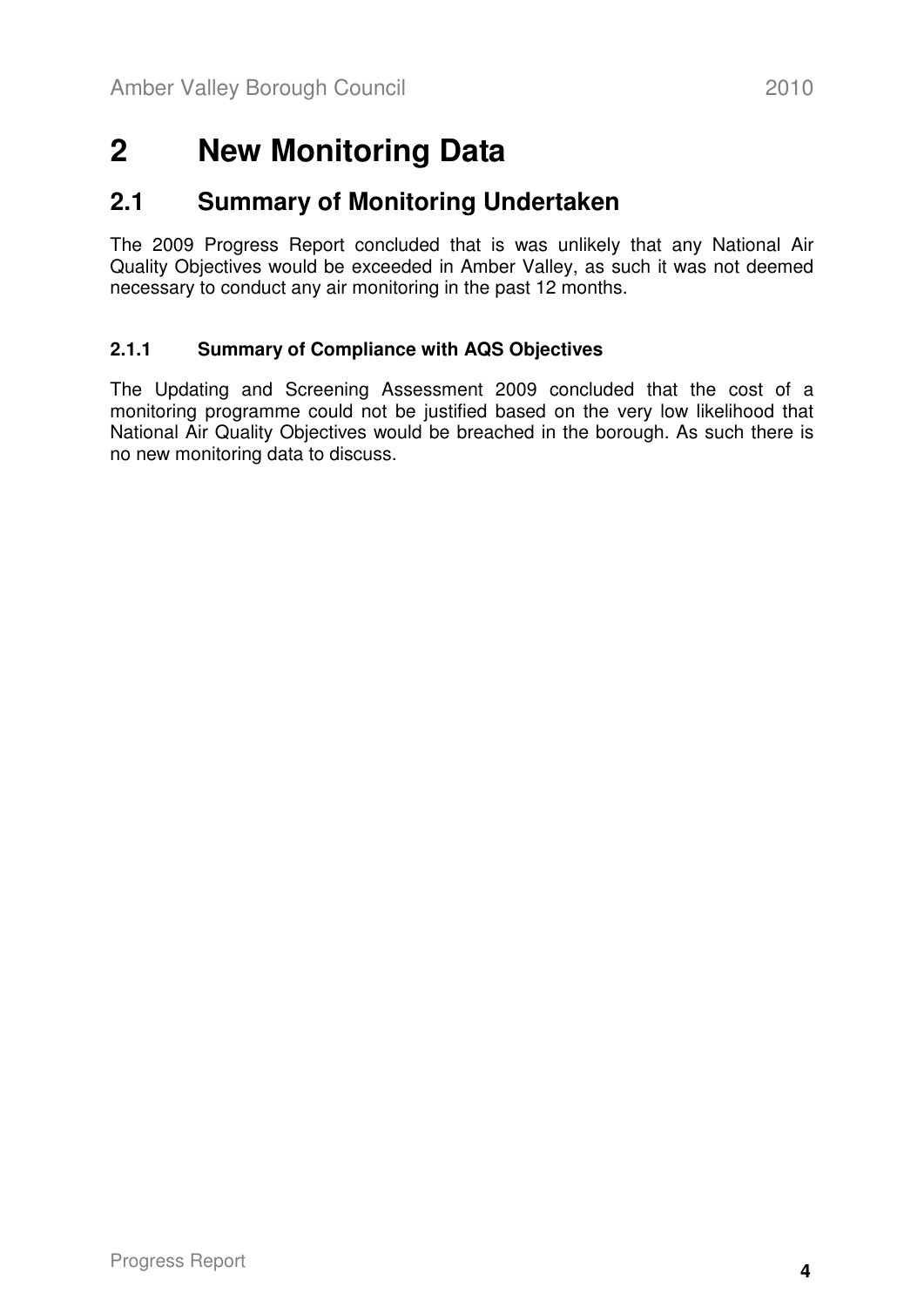# **3 New Local Developments**

#### **3.1 Road Traffic Sources**

There are no newly identified road traffic sources.

### **3.2 Other Transport Sources**

There are no newly identified airports, railways or ports.

## **3.3 Industrial Sources**

There are no new or proposed industrial installations for which planning approval has been granted, and for which an air quality assessment has been carried out, within the District or nearby in a neighbouring authority

There are no industrial installations with substantially increased emissions or new relevant exposure in the District or nearby in a neighbouring authority.

## **3.4 Commercial and Domestic Sources**

There are no new/newly identified commercial or domestic sources.

#### **3.5 New Developments with Fugitive or Uncontrolled Sources**

There are no new/newly-identified developments with fugitive or Uncontrolled Sources.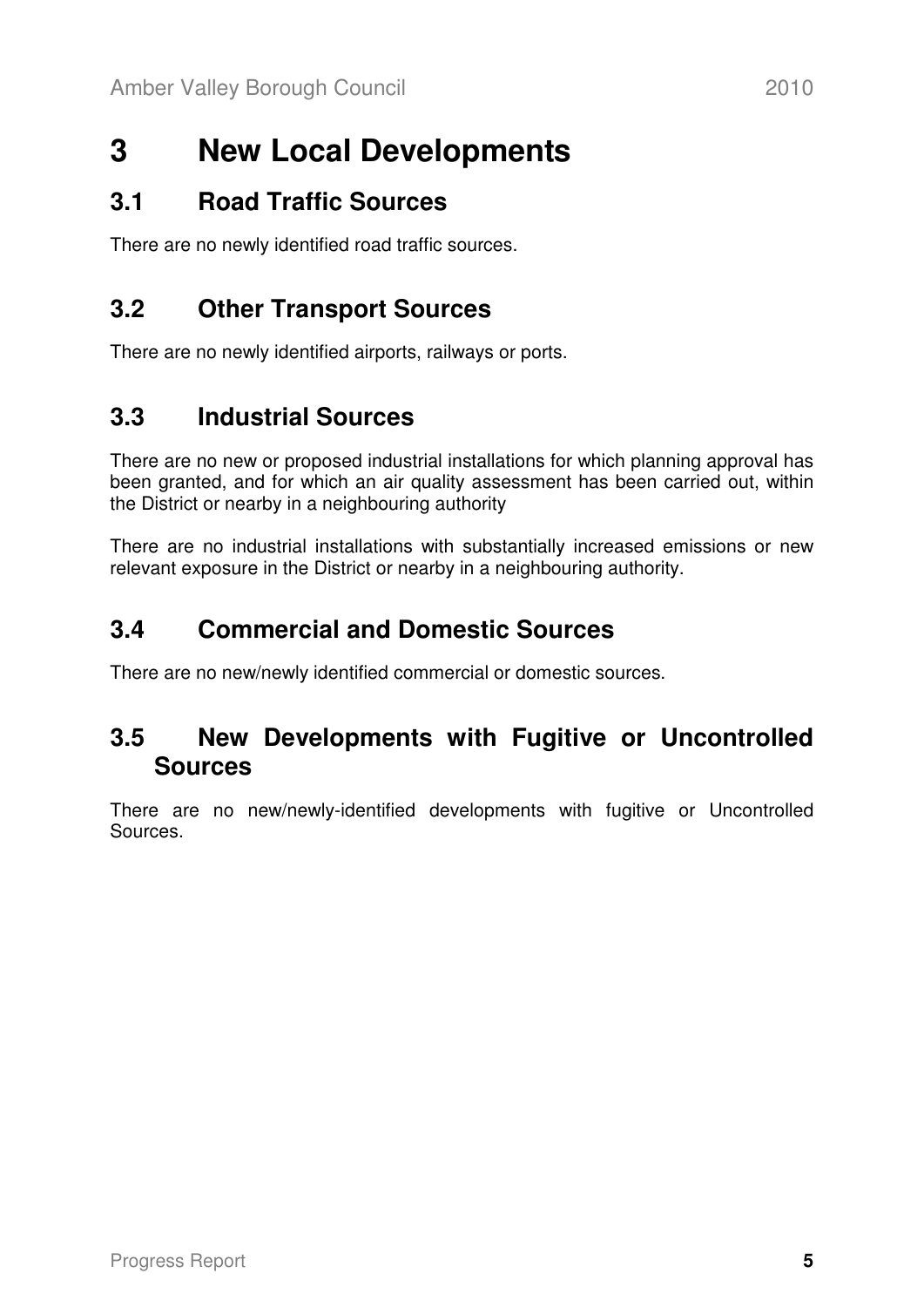# **4 Local / Regional Air Quality Strategy**

Amber Valley Borough Council does not have a Local Air Quality Strategy. There are no areas of the District considered to be close to the exceedence levels.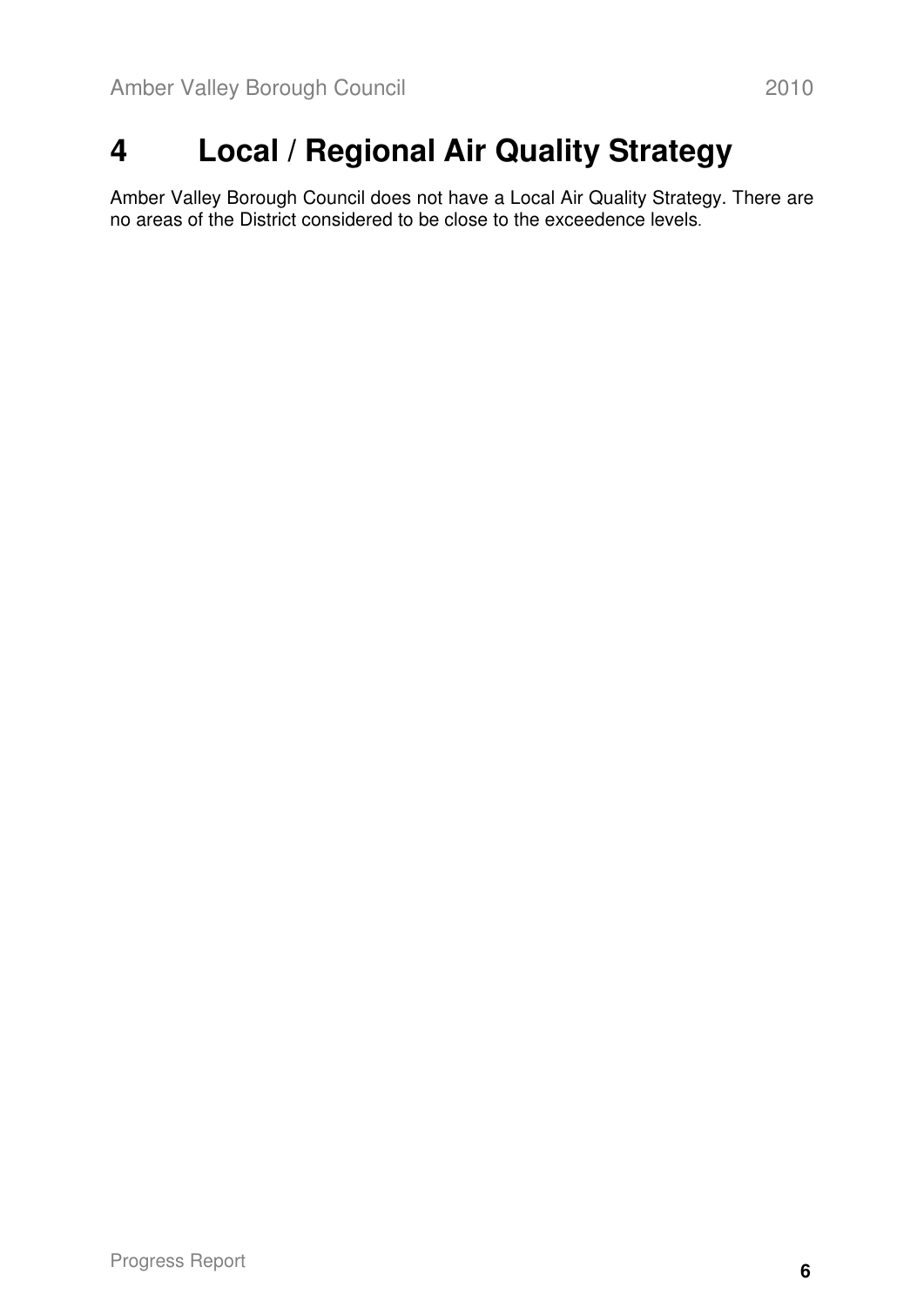## **5 Planning Applications**

There have been no planning applications, made to Amber Valley Borough Council, in the last twelve months that were considered to have the potential to significantly impact on air quality. No air quality assessments have been included with any planning application submitted to Amber Valley Borough Council.

Derbyshire County Council has consulted Amber Valley Borough Council on two planning applications in the past twelve months that have been submitted to them.

#### **Pye Bridge Gasification**

Warwick Energy Ltd has submitted a planning application to Derbyshire County Council to build a Gasification facility at Pye Bridge, Derbyshire. Amber Valley Borough Council has been consulted as part of the planning process.

The process has been described as chemically and physically changing biomass through the addition of heat in an oxygen-starved environment. The end products of gasification include ash and syngas (Synthesis Gas). The syngas will be used to fuel 2 engines that will discharge into a single stack.

Emissions to air from the installation would be controlled under an Environmental Permit, regulated by the Environment Agency. However Amber Valley Borough Council have requested an Air Quality Assessment to allow us to decide if those aspects of the development that will fall outside the permit (traffic movements) would cause a significant worsening of any Air Quality Objective.

#### **Smalley Opencast Extension**

As discussed in the Progress Report 2008 and the Updating and Screening Assessment 2009; UK Coal is currently extracting approximately 1,000,000 tonnes of coal, over a 4.5-year period, by opencast methods at the 122-hectare Lodge House Opencast site. This is being undertaken under planning permission granted by Derbyshire County Council.

Derbyshire County Council consulted Amber Valley Borough Council on an application to extend the current opencast. The proposed working scheme aims to recover approximately 748,000 tonnes of coal by surface mining methods over a 42 month period the proposed extension area is 78-hectares in size.

The Council are currently considering the Environmental Statement submitted with the planning application.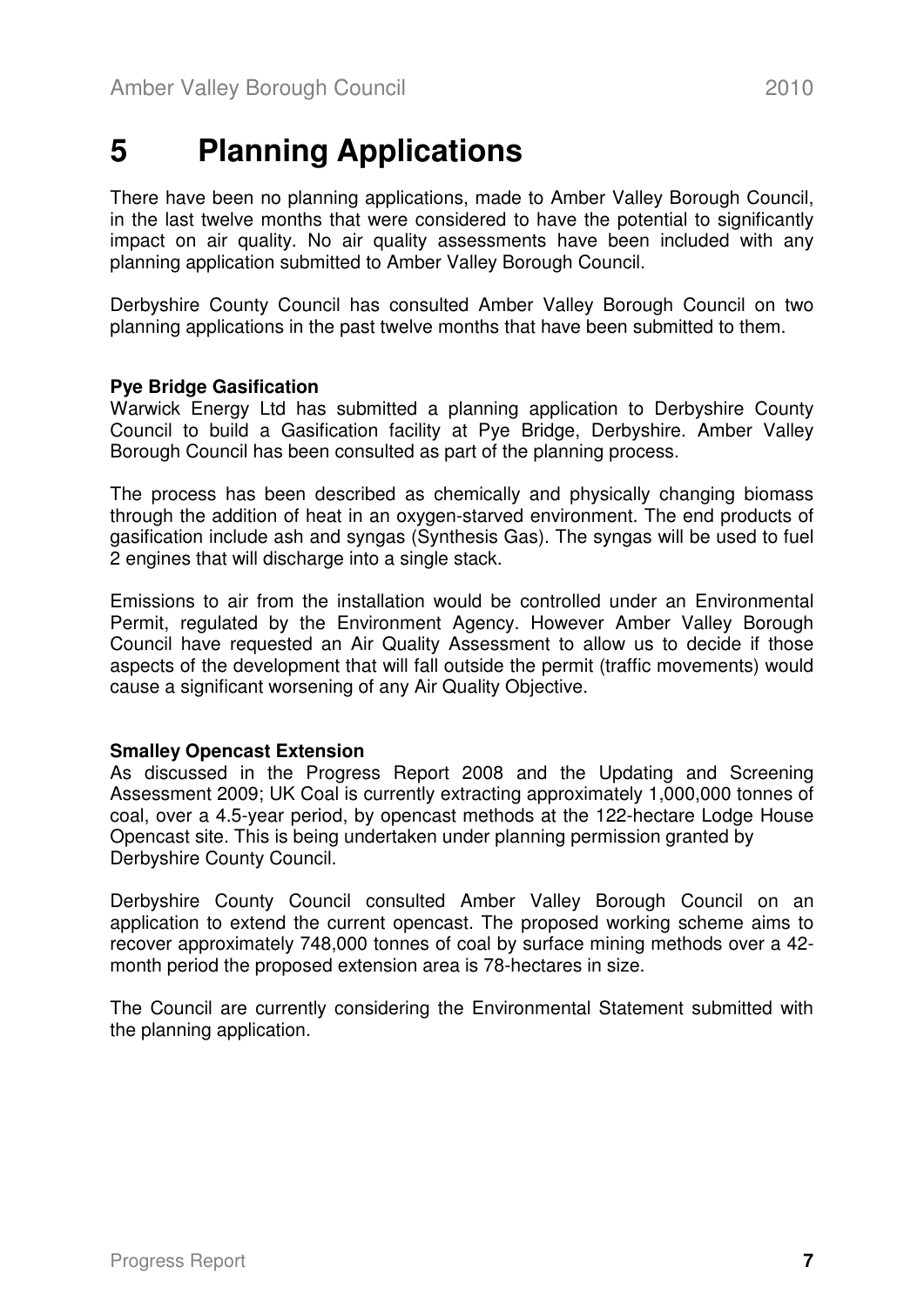# **6 Air Quality Planning Policies**

In accordance with the advice given in Planning Policy Statement 23: Planning and Pollution Control (PPS 23) the Council recognises the roles of the planning system and pollution control legislation in seeking to protect the environment from the threat of pollution.

In considering development proposals which may lead to a material increase in pollution, the Borough Council will take into account advice from it's environmental services officers and other consultees in the application process; this is set out in the following Policies:

#### Policy EN16

Planning permission will not be granted for development that would be likely to lead to a material increase in levels of air, water, noise, light or other forms of pollution.

Where potentially polluting development is permitted in response to economic and wider social needs, conditions will be imposed on planning permissions to ensure that pollution levels created by development can be minimised

Potentially polluting development will not be permitted in proximity to existing residential or other sites sensitive to pollution, where such uses cannot reasonably co-exist

#### Policy EN17

Planning permission will only be granted for development close to existing sources of pollution, where the proposed use is compatible with the existing operation.

The Borough Council will impose conditions on planning permissions, as necessary, to ensure that future occupiers of development are protected from existing sources of pollution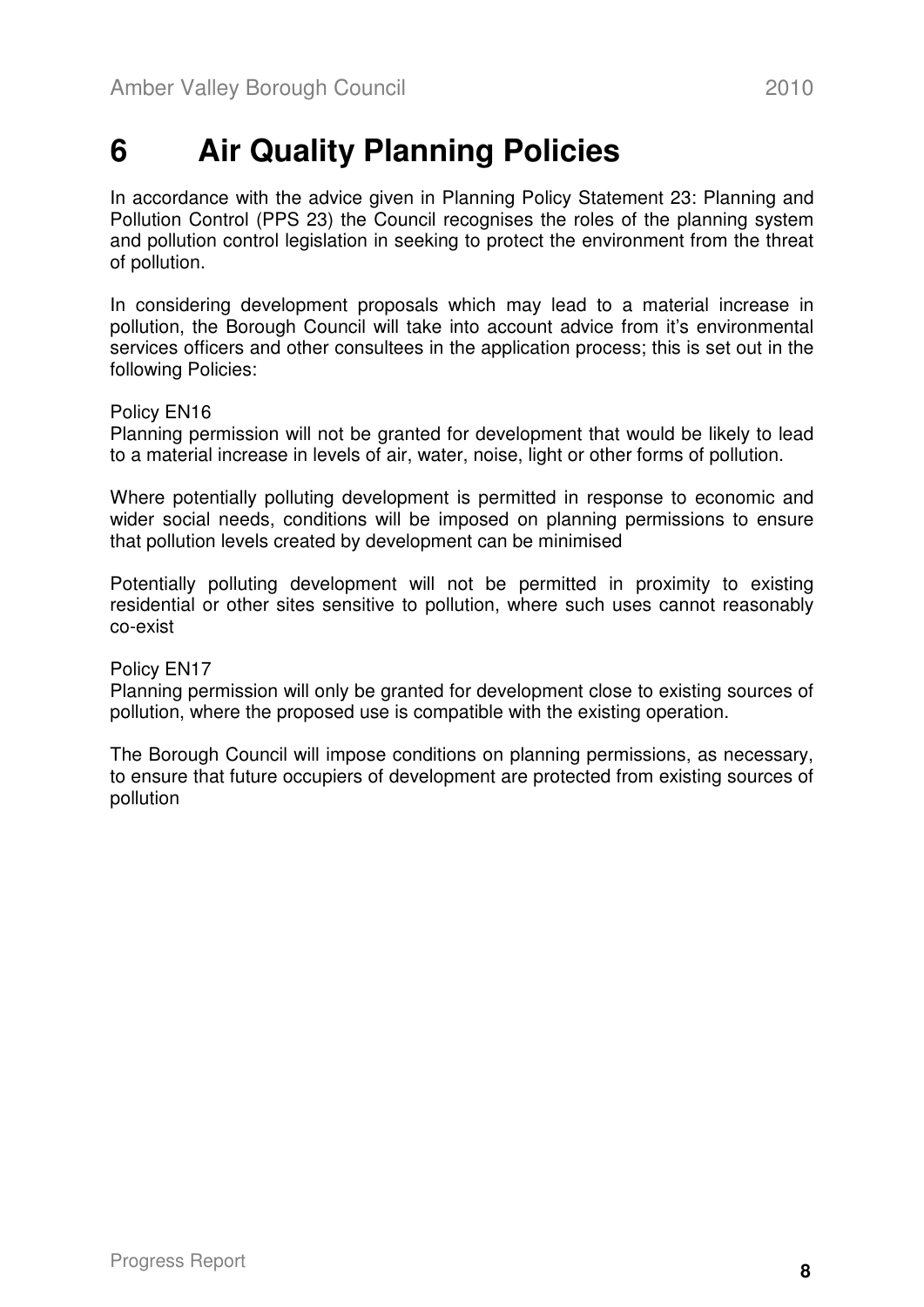## **7 Conclusions and Proposed Actions**

#### **7.1 Conclusions relating to New Local Developments**

Amber Valley Borough Council can confirm that no local developments are predicted to increase the concentration levels of any ambient pollution as listed in the regulations.

## **7.2 Other Conclusions**

This report has considered all the potential issues within the Borough that may impact on air quality. The area is semi-rural with four small towns as the main urban areas, no significant road links, no significant congestion problems or large industry, there is no reason to believe there will be any exceedances of any National Air Quality Objectives, therefore there is no requirement to procedure to Detailed Assessment.

## **7.3 Proposed Actions**

Based on the findings of this report, and previous reports, the resources required to implement an air-monitoring scheme in Amber Valley cannot currently be justified. This decision will remain under review, and any relevant emerging information will be considered.

Amber Valley Borough Council's next course of action is to submit a Progress report in April 2011.